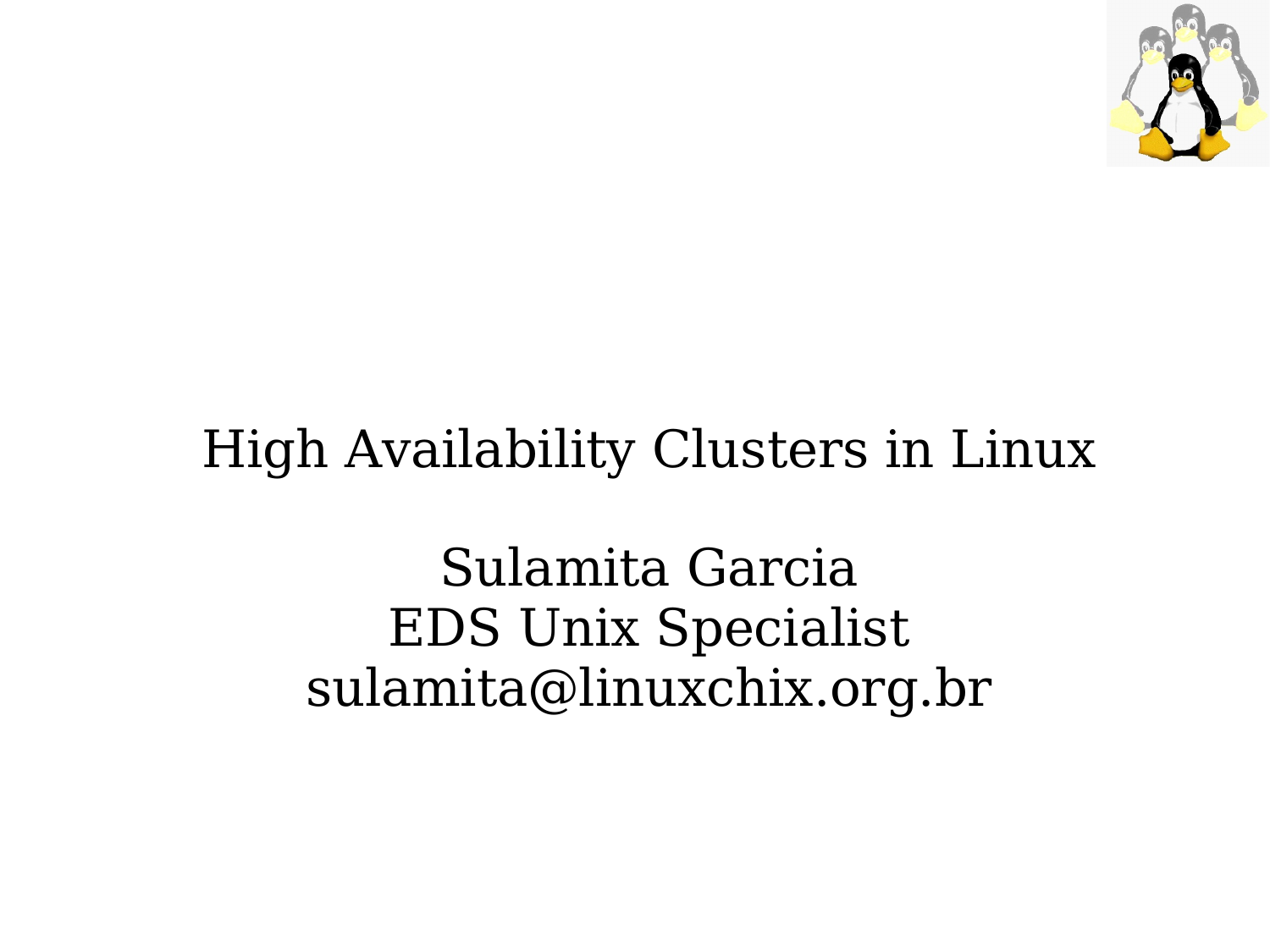

### What are clusters

- A set of computers working as one
- High Performance Computing
	- Super computers
- Load Balance
	- Easy way to improve responsiveness: less delay
- High Availability
	- Always responding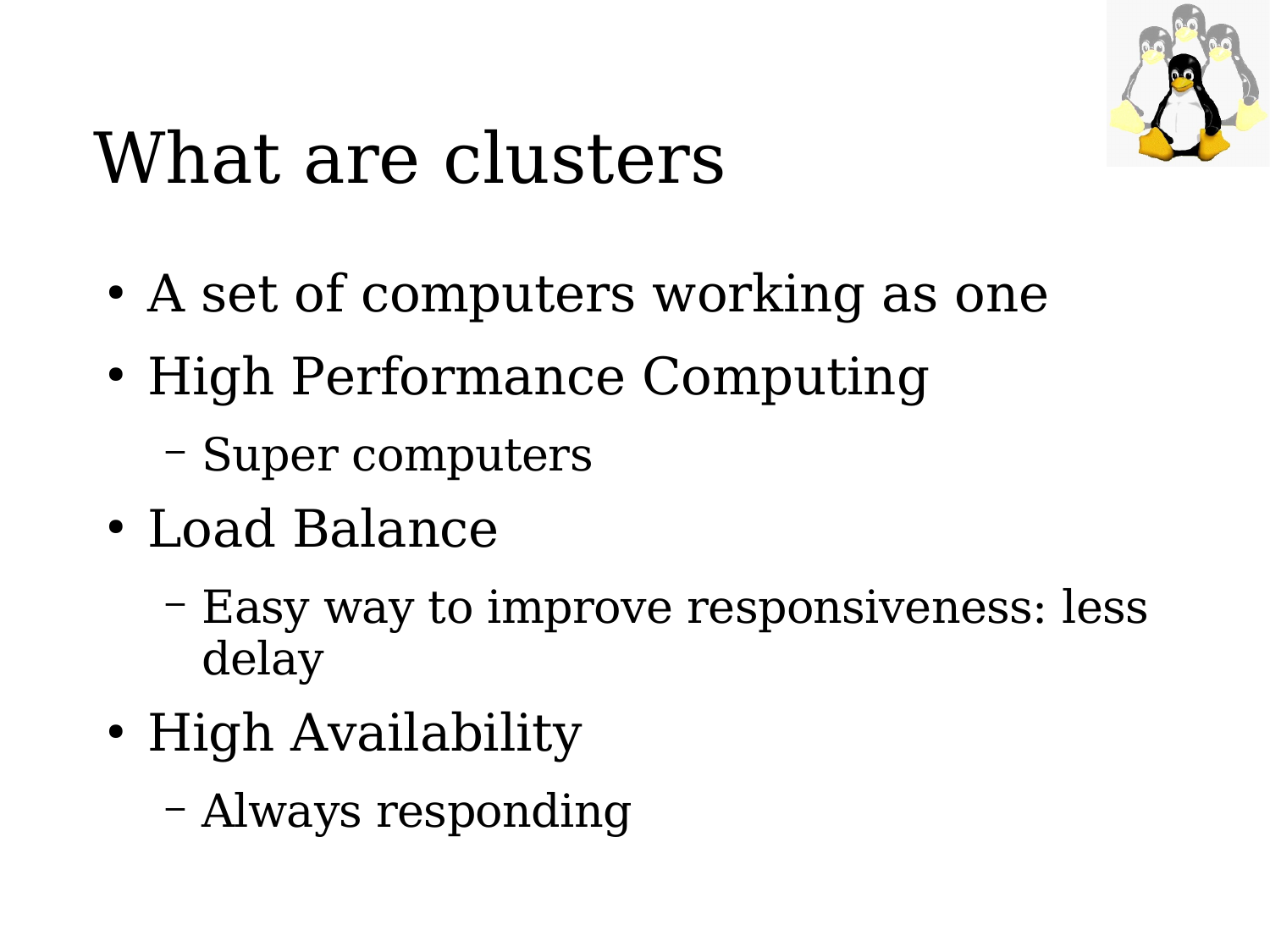

# Why High Availability

- We all depend on digital systems
	- From light to banks, any stop is a nightmare
	- Even e-mail communication can cost: clients, time lines, productivity
- It is a plus in services
	- Security also means availability and failure recover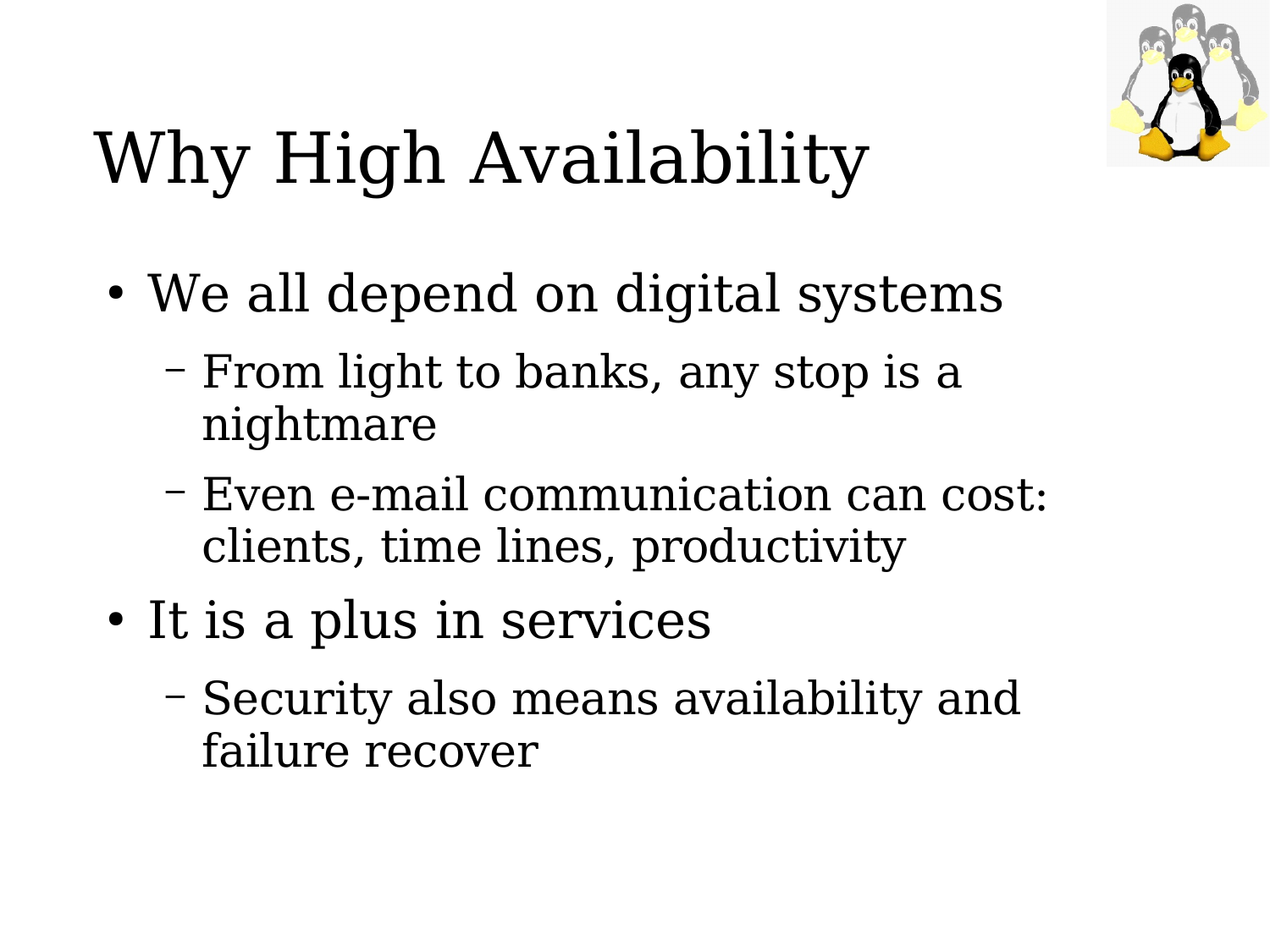

#### Failures

- There is always a possibility of error
- Failure: physical electrical or mechanical
- Error: a failure which affects the data, changing a value
- Fault: a failure causes a crash or freezes the system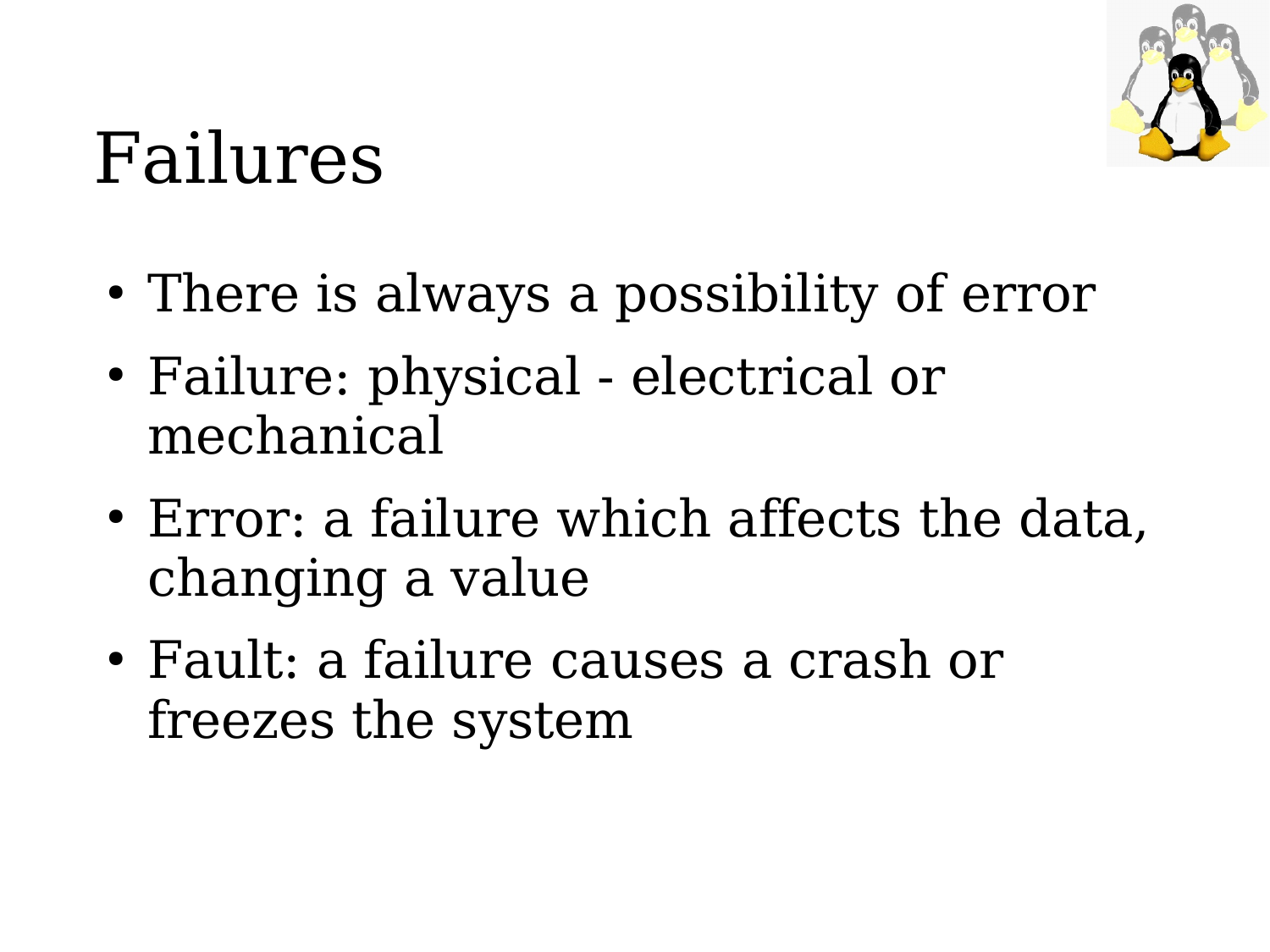

# High Availability

- Systems always online
- Classified by number of 9s
	- 99,99%
	- 99,999% <- majority
	- 99,9999%...
	- Suppliers always try improve this number
- Availability  $== 1$  is hypothetical there is always a chance of failure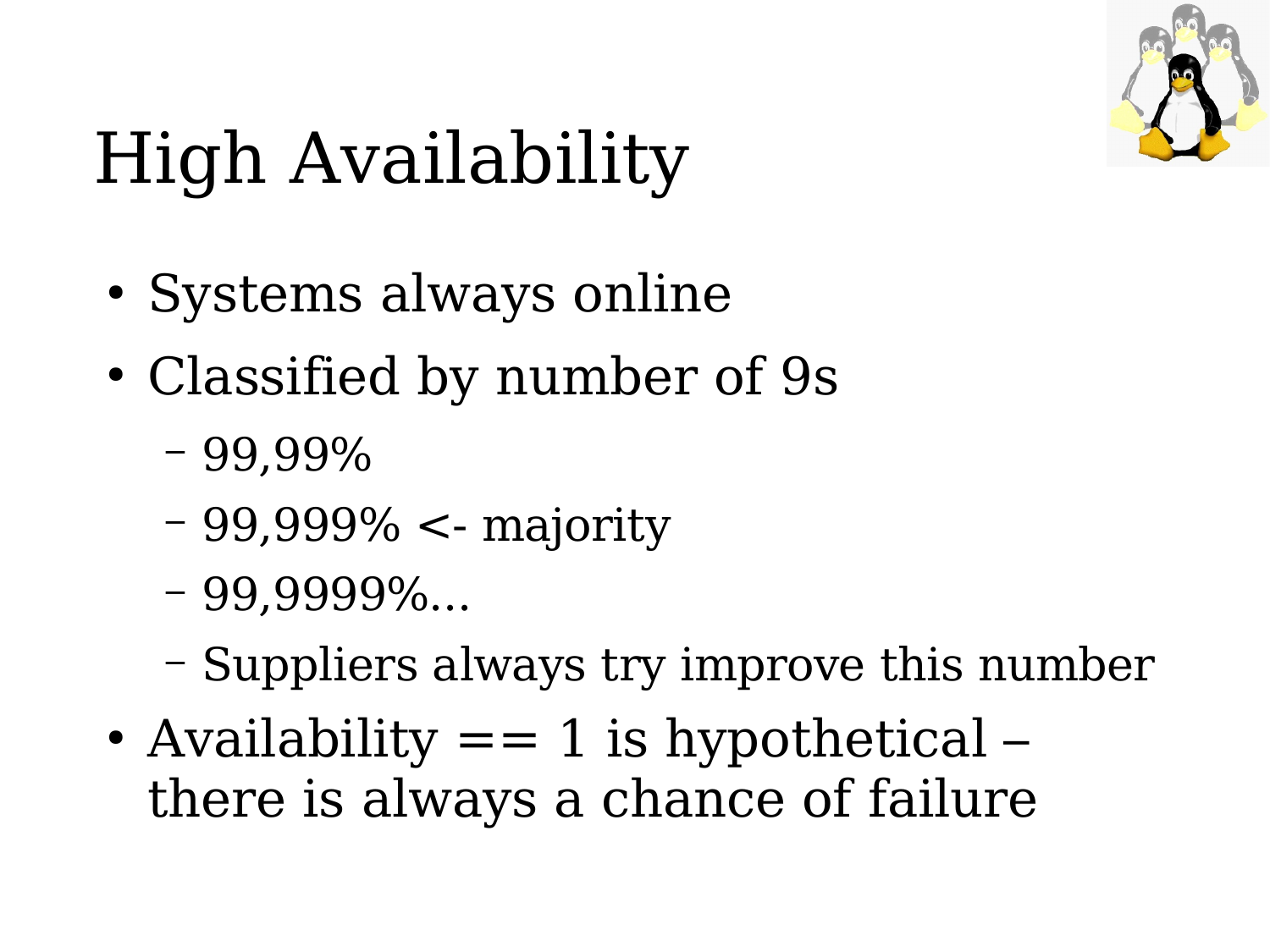

## Ways to HA

- Fault tolerance software
	- Avoiding failures to become errors and errors become defects
	- Complex and heavy
- Hardware
	- Can perform many tasks
	- Very expansive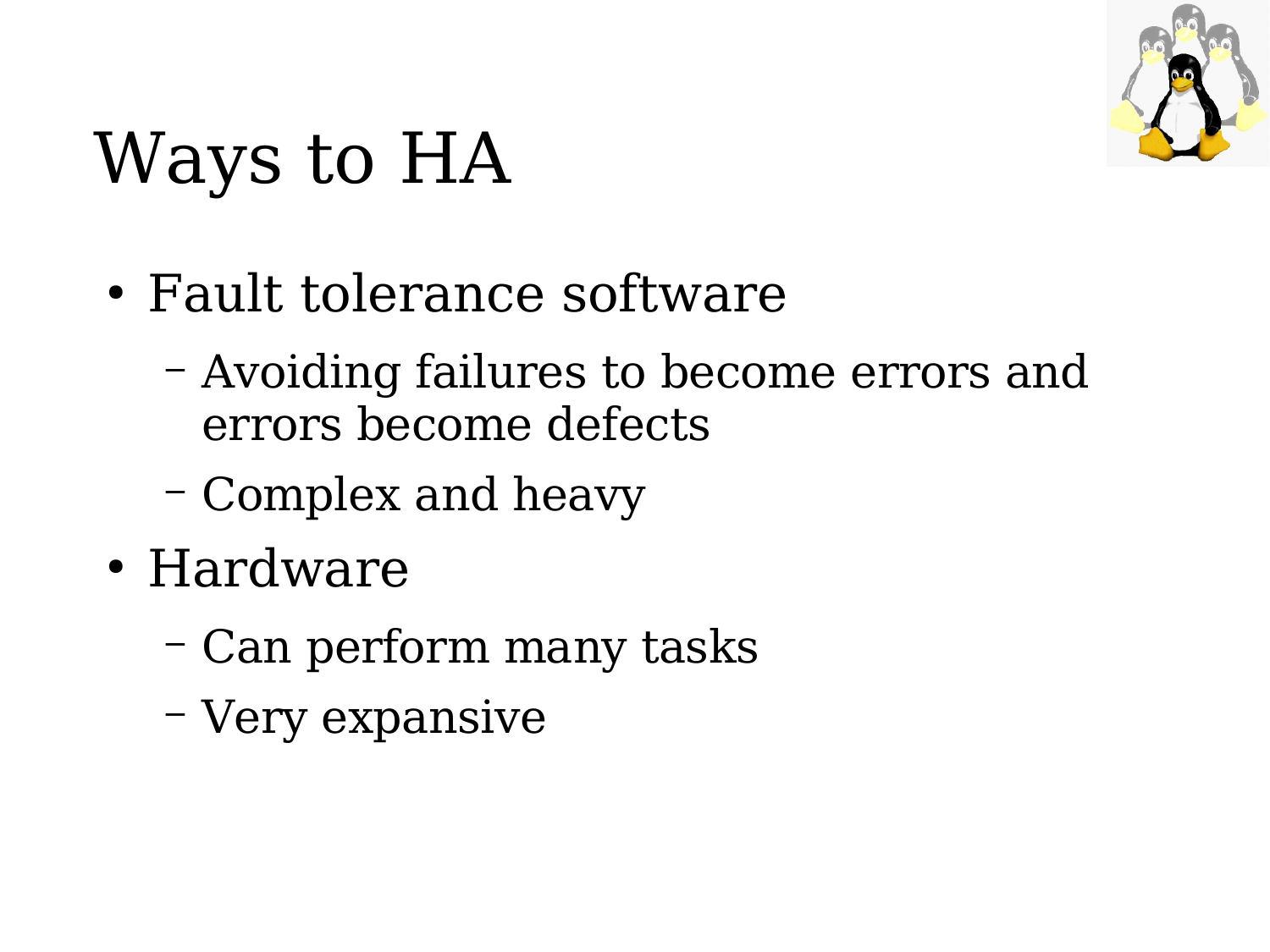

# High Availability

- Work with fault possibility
- Redundancy by hardware and control by software
- Usual hardware
- Machines recover themselves automatically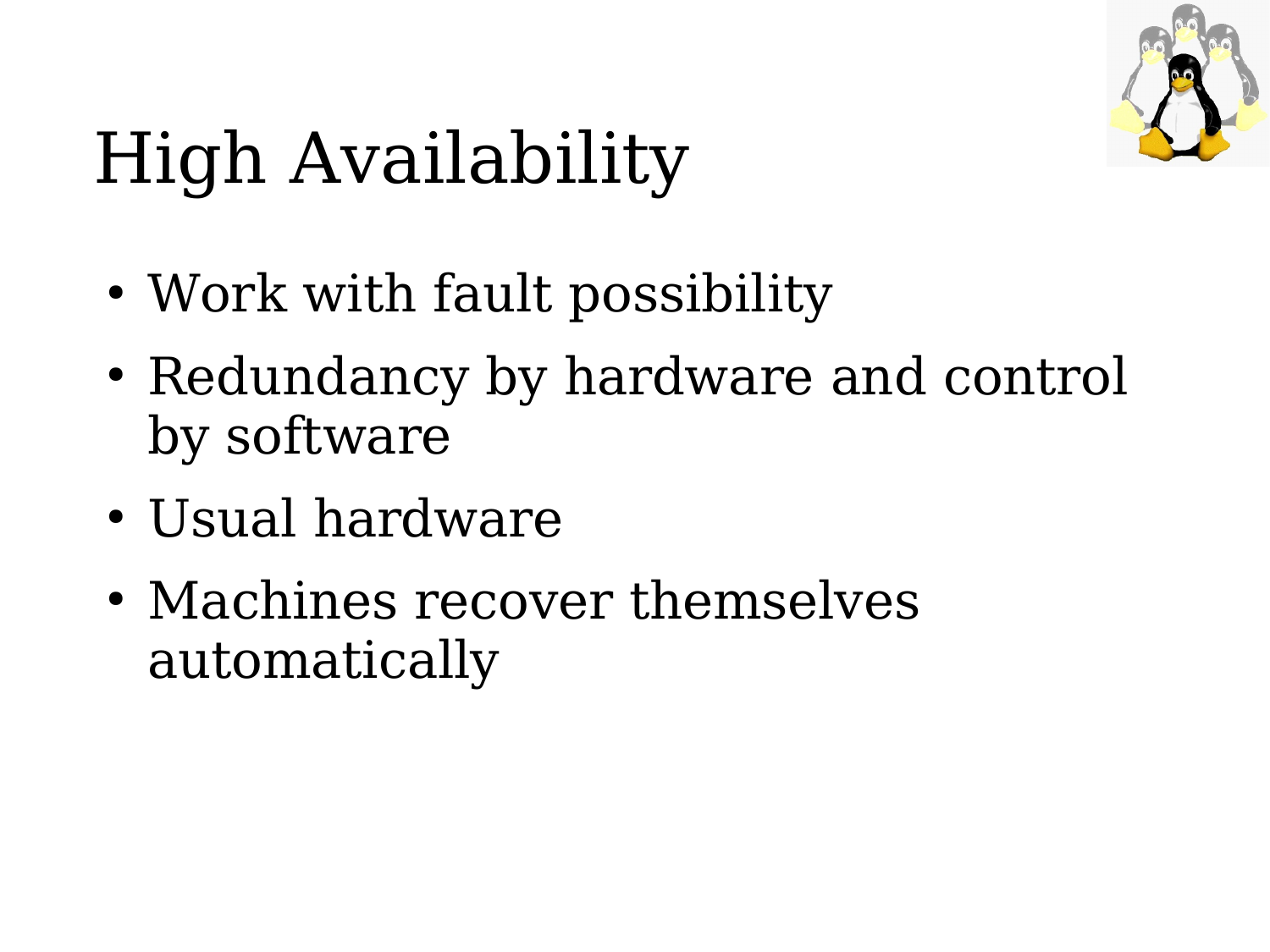### Identifying the environment

- A set of resources to take care of
- Tests to be run frequently
- Actions to run if these tests to fail
- Tools to check and manage the environment

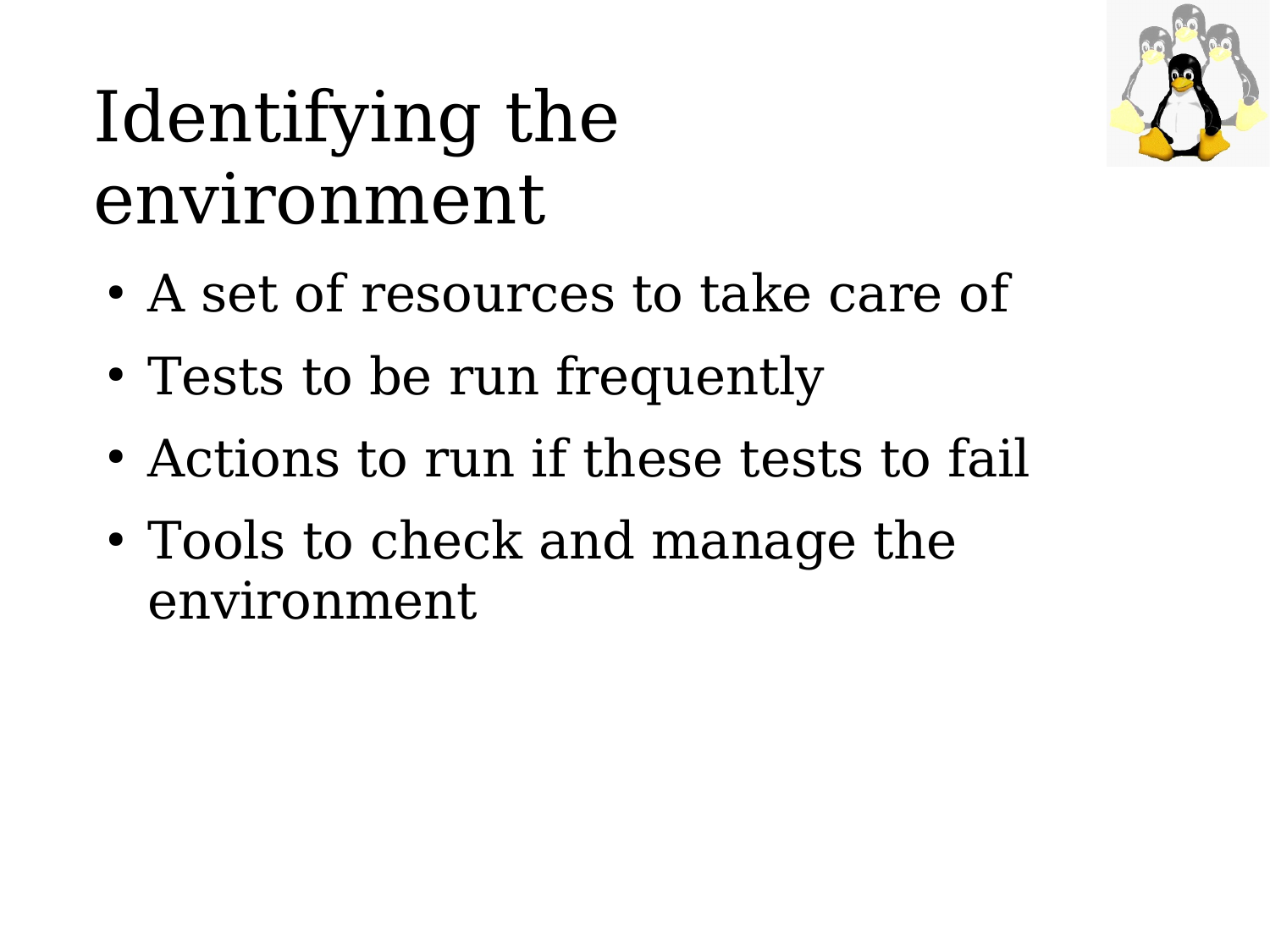

#### Resources

- A web server
- $\bullet$  A link
- Network card state
- A storage unit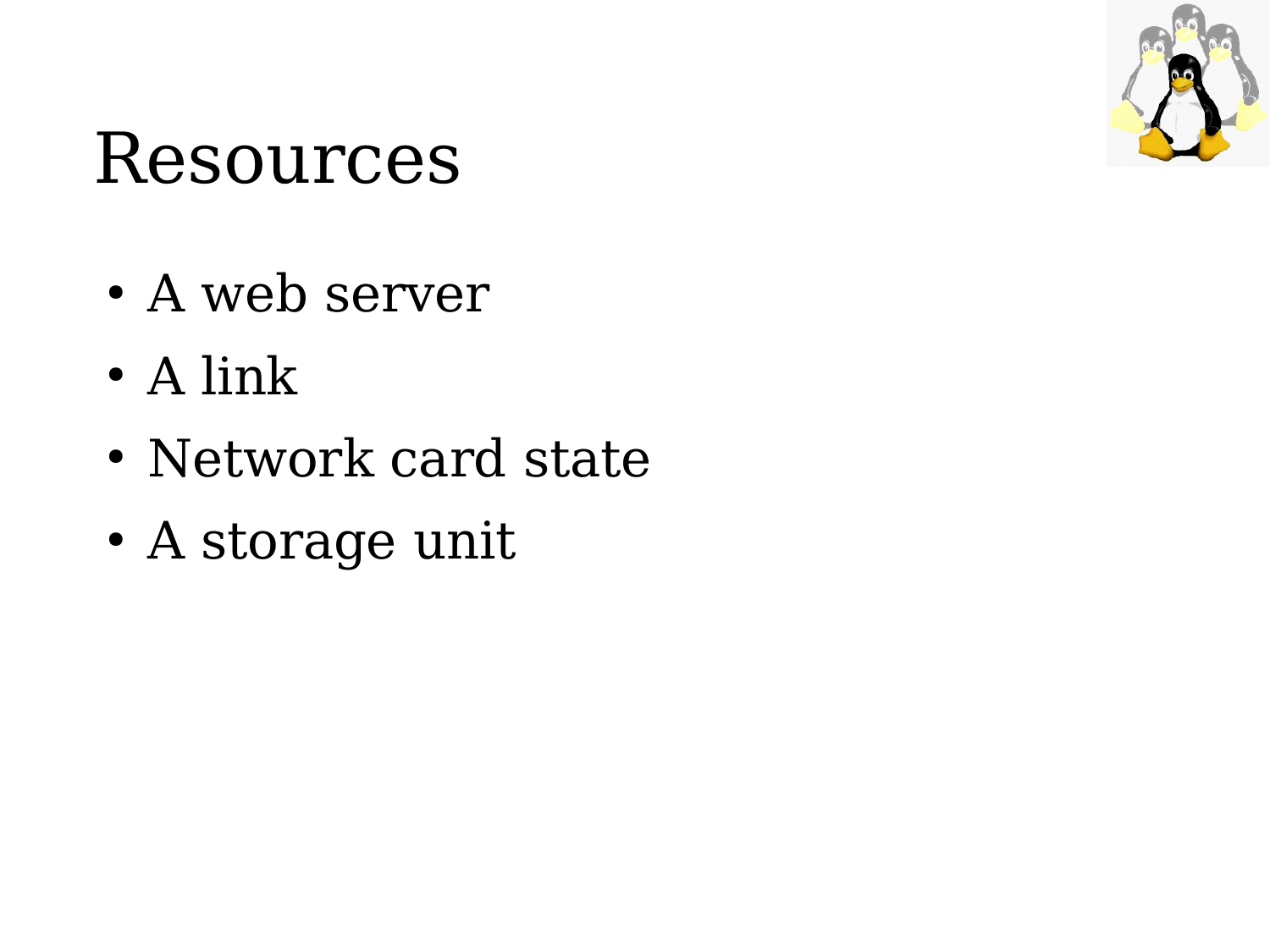

#### Actions or tests

- Reload the service
- Reboot the machine
- fsck the filesystem
- Configuration of alternative routes
- Notification to admin by pager, mail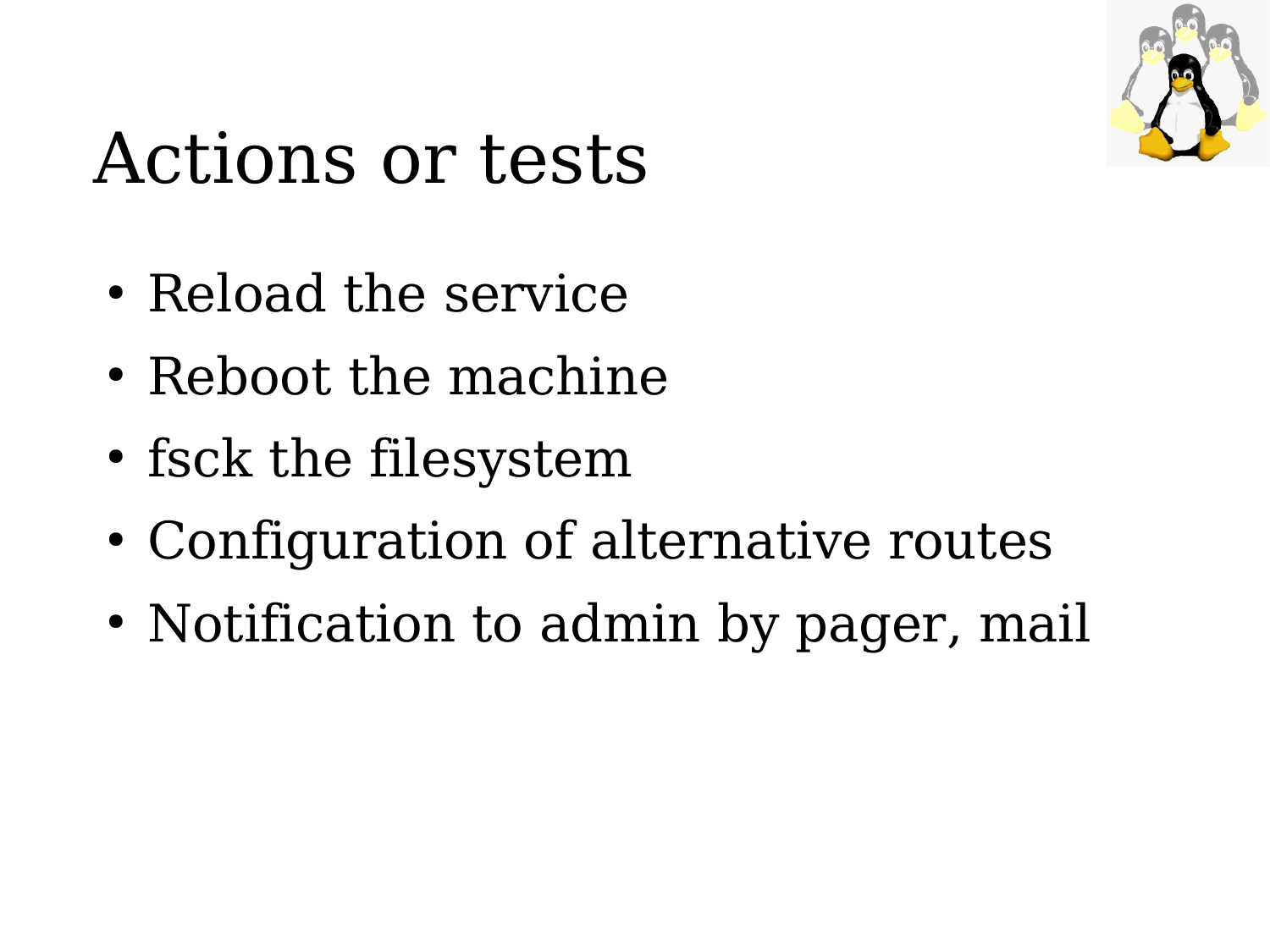

### High Availability - Contingency

- Raid
- Redundant energy font
- Two Internet link
- Two network cards
- Data Replication
- Configuration replicating
- Replication of user information...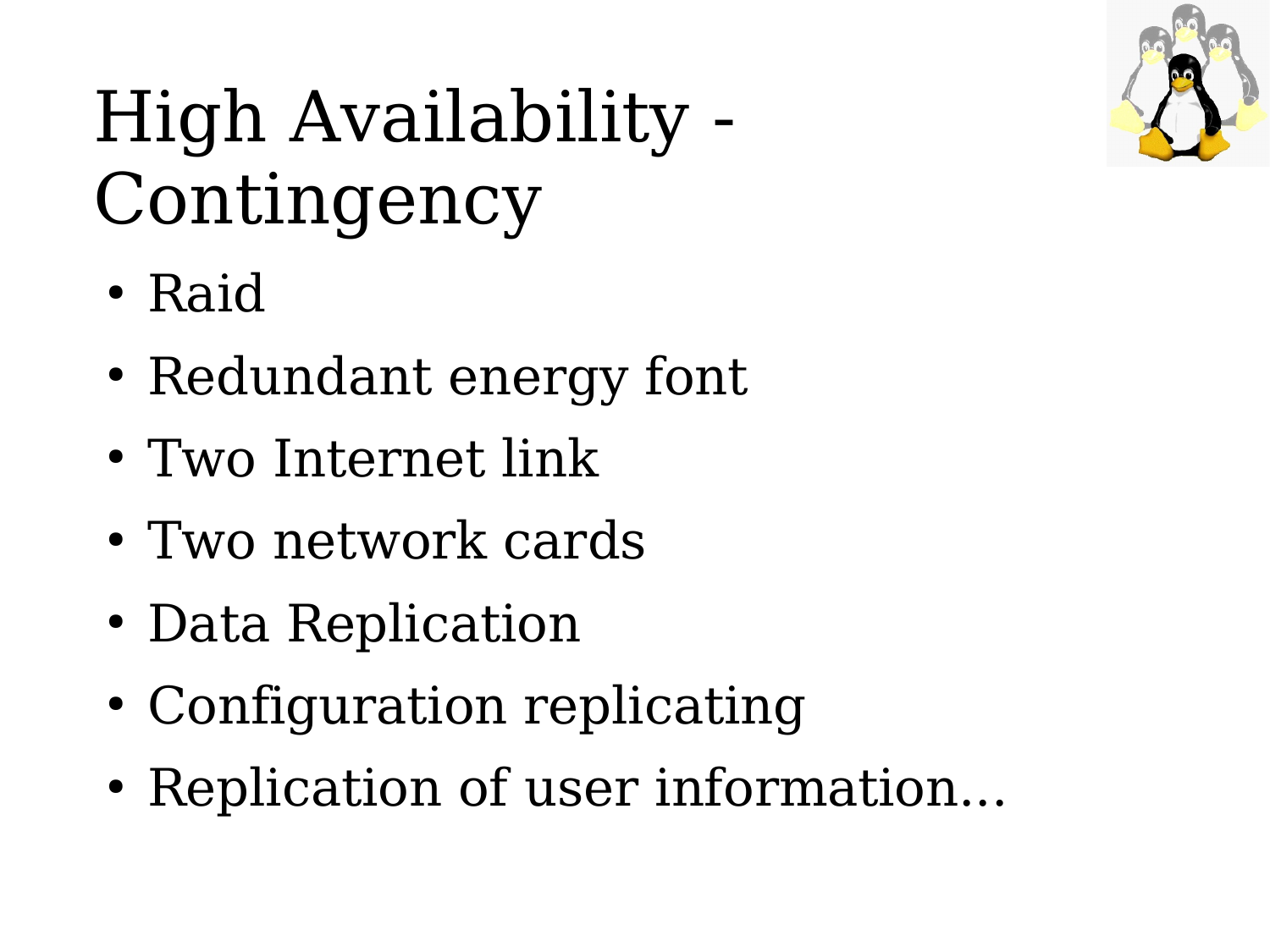

### Replication data

- Depends on data
- Does it change to much?
- Does it have much access?
- Can you loose some data?
- How much load the machine can have?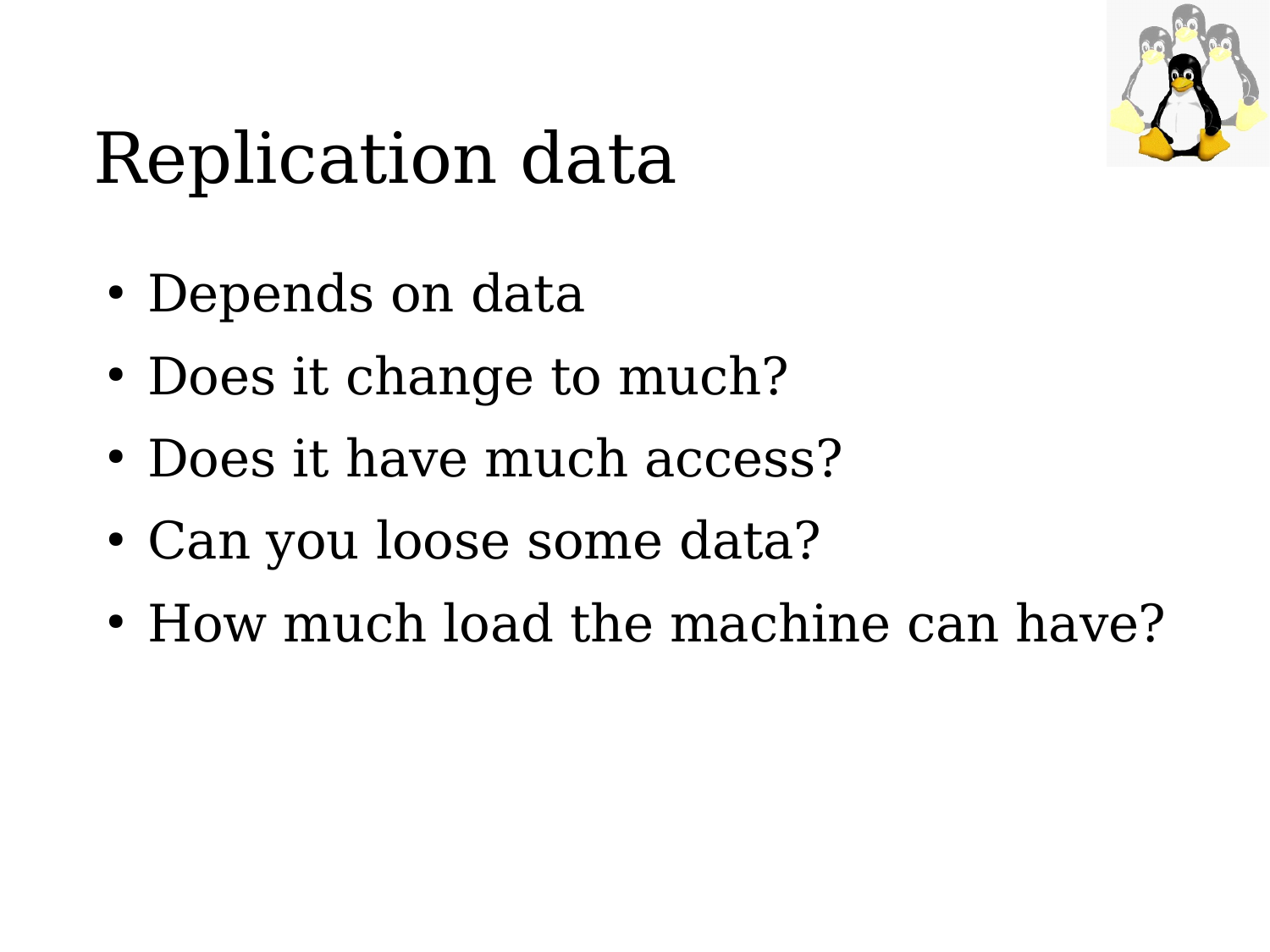

### DRBD

- Data replication block device
	- Block replication: don't understand data
- Replicates partitions, but not files nor directories
- Mirroring: two nodes at time
- Data immediately replicated: highly reliable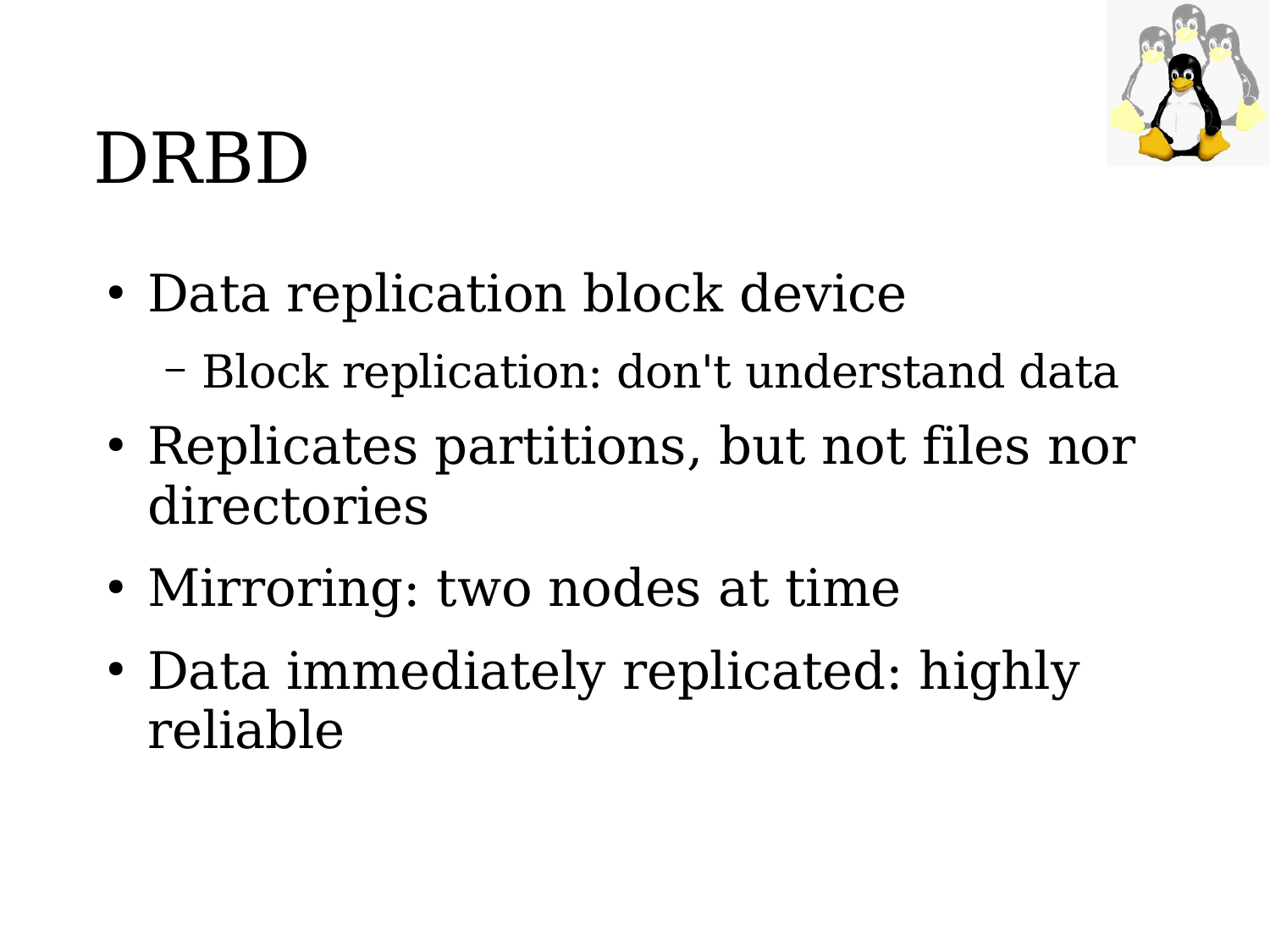

#### DRBD

- Metadata: 128Mb for mirroring
	- Separate partition: indexing
	- Or shrink your data to grarantee 128Mb to drbd
- Separate link connection
- Any filesystem: ext3, reiserfs, etc
- Load: must be a well designed project
- Great project, few people: if you can contribute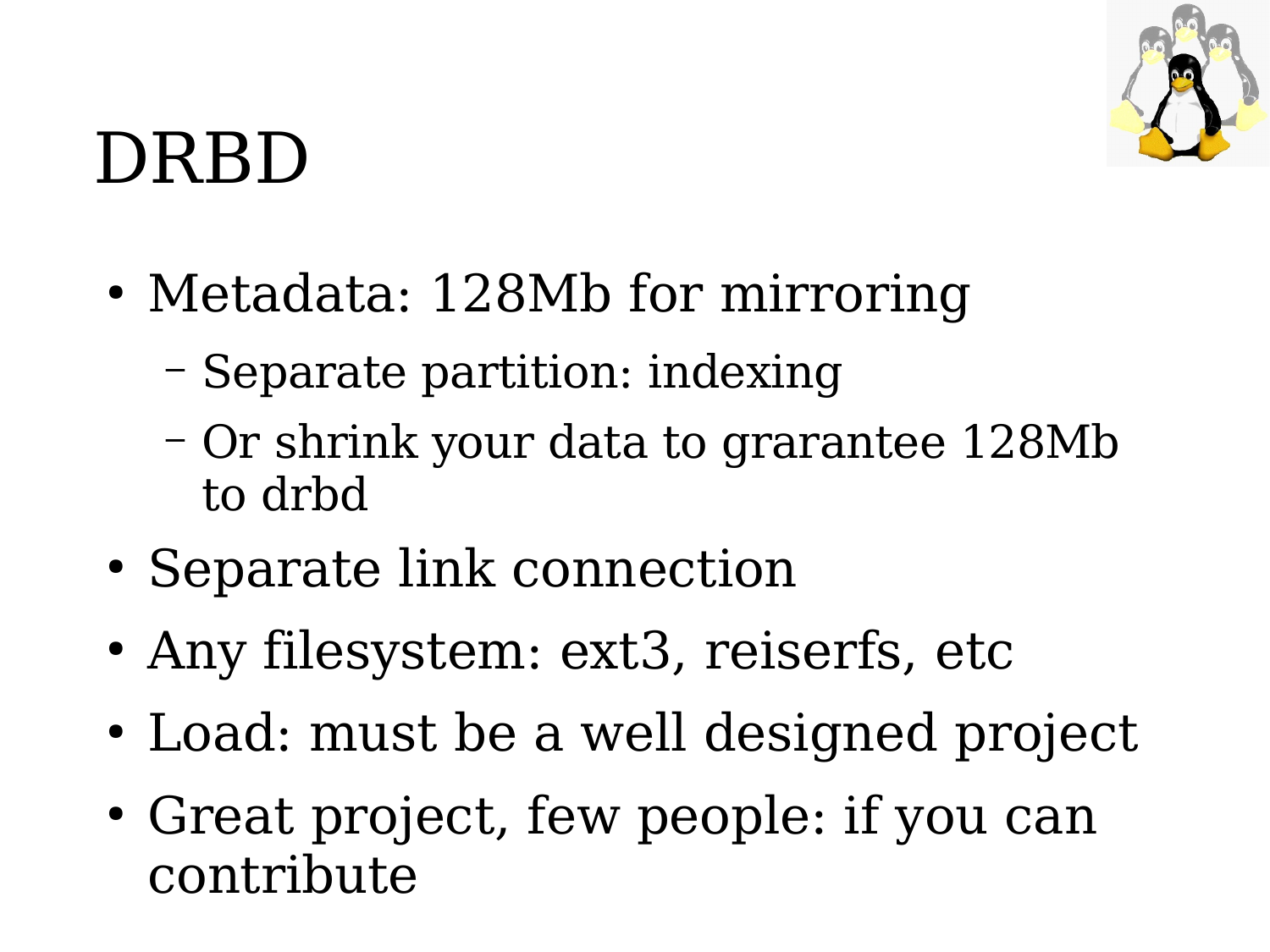

#### Databases

- Drbd replicates blocks: don't know about registers
- A wrong register can crash entire database
- Most databases already has a way to do it
	- Oracle, LDAP(directory service slurpd)
- Master -> slaves
	- Share the load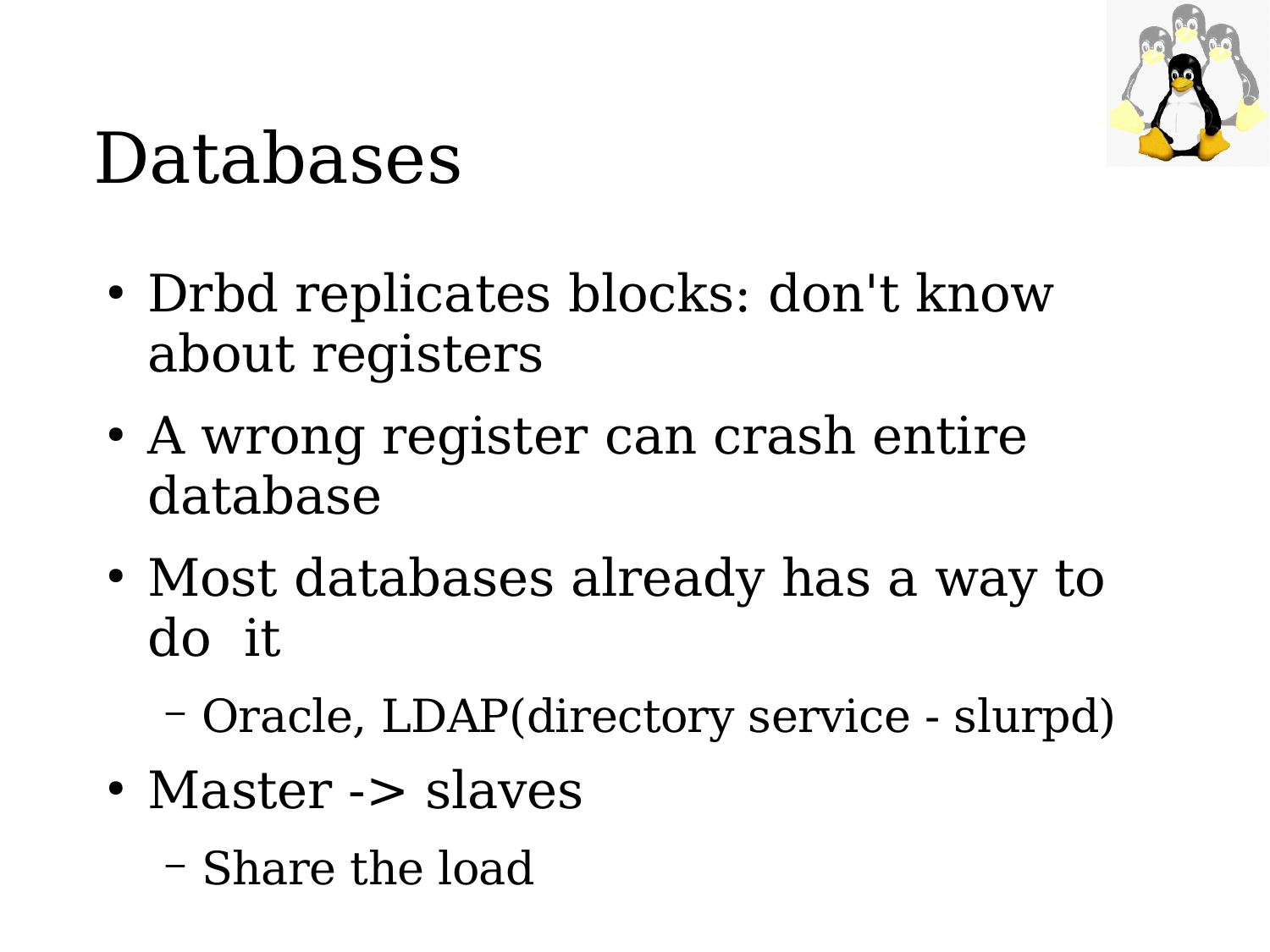

#### Databases

- Mysql:
	- Master: my.cnf [mysqld] log-bin server-id=1
	- Slaves:

```
mysql>CHANGE MASTER TO MASTER_HOST=
'SERVER',
MASTER USER='REPLICATION',
 MASTER_PASSWORD=
'MYPASS',
 MASTER_LOG_FILE=
'SERVER-BIN.00001',
 MASTER_LOG=211;
mysql> START SLAVE;
```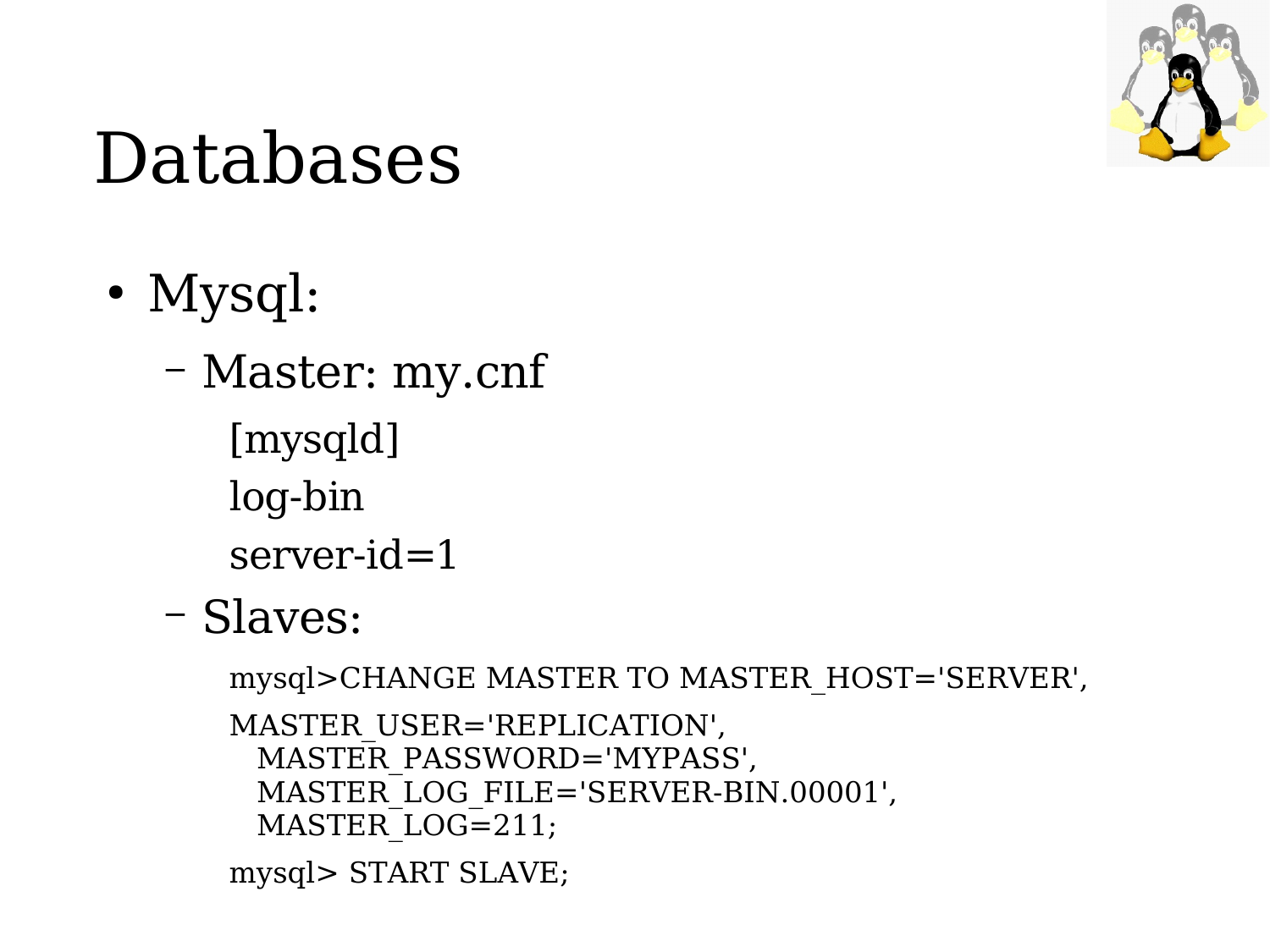

### Another way

- Rsync
	- Replicates files and directories
	- Updates
	- Scheduling
	- Low load
	- Permission: users, machines
	- Can loose some data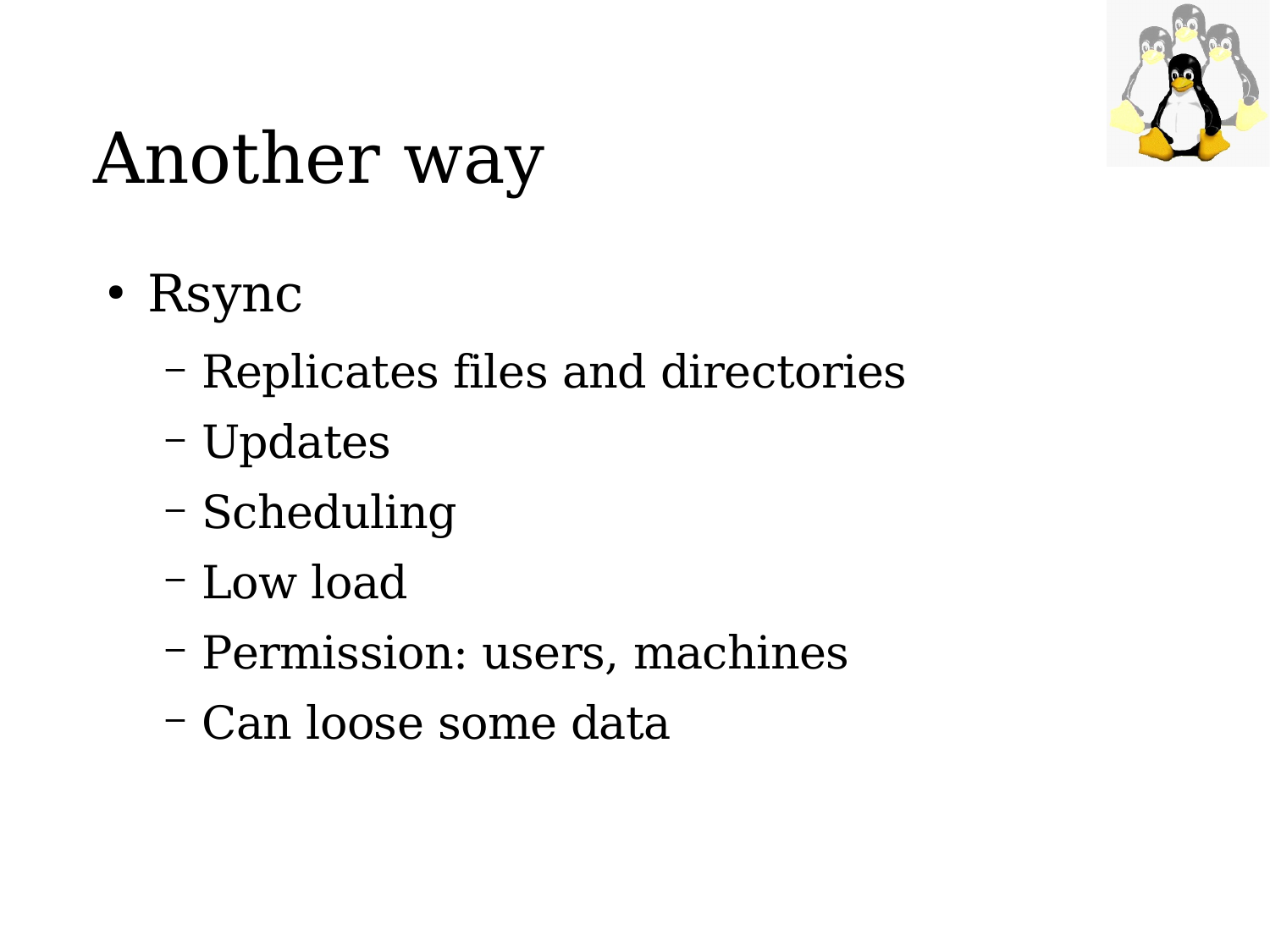

## Monitoring

- Heartbeat
	- Check other machine's availability
	- Define primary/secondary
	- When a primary does not answer, the secondary takeovers the services and resources
	- Take care of to small times: machines can fight over services, that's not good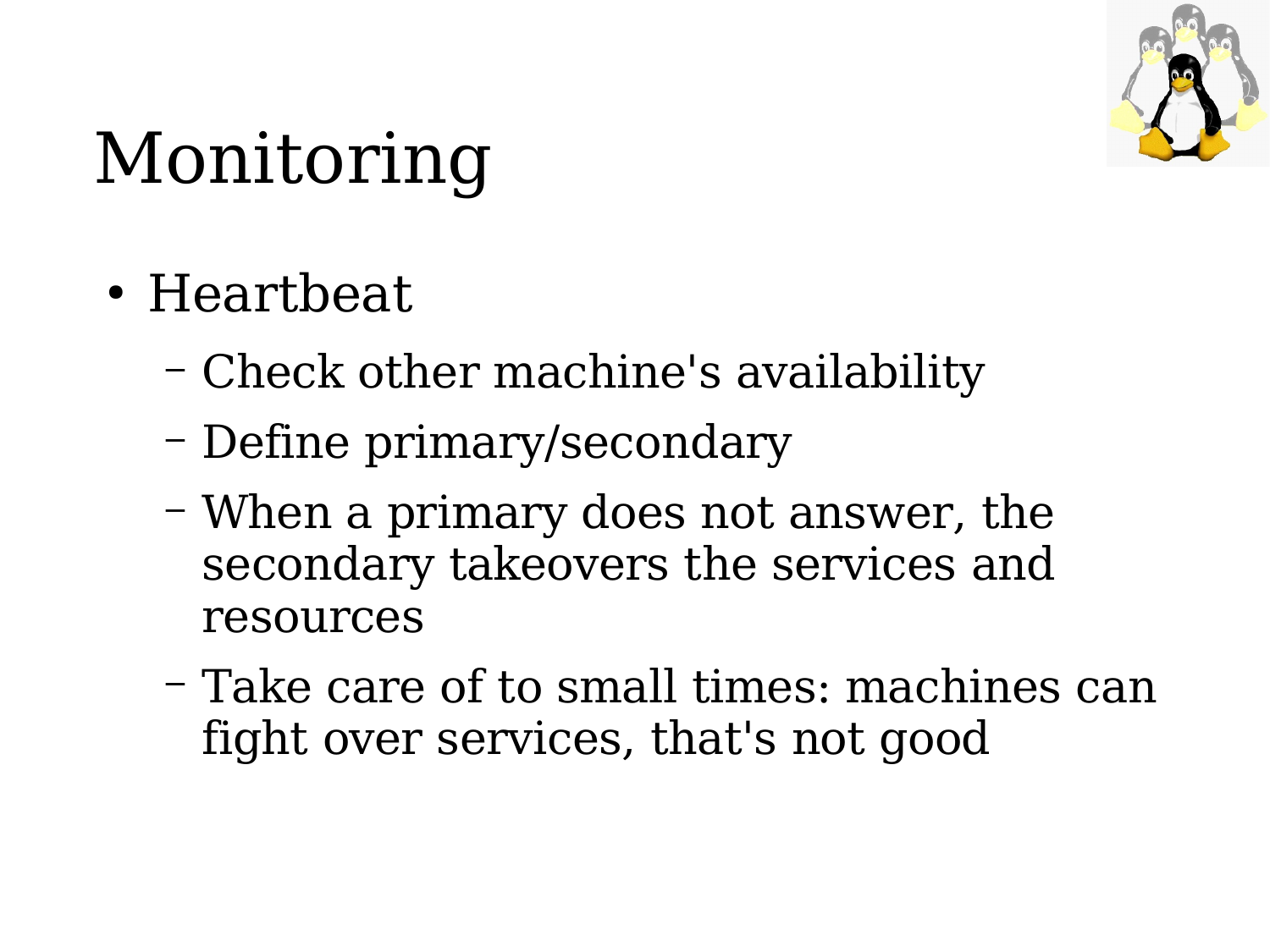

### Mon

- Small
- Many monitors and alerts
	- Monitor check a service
	- Alert takes an action: mail, pager, command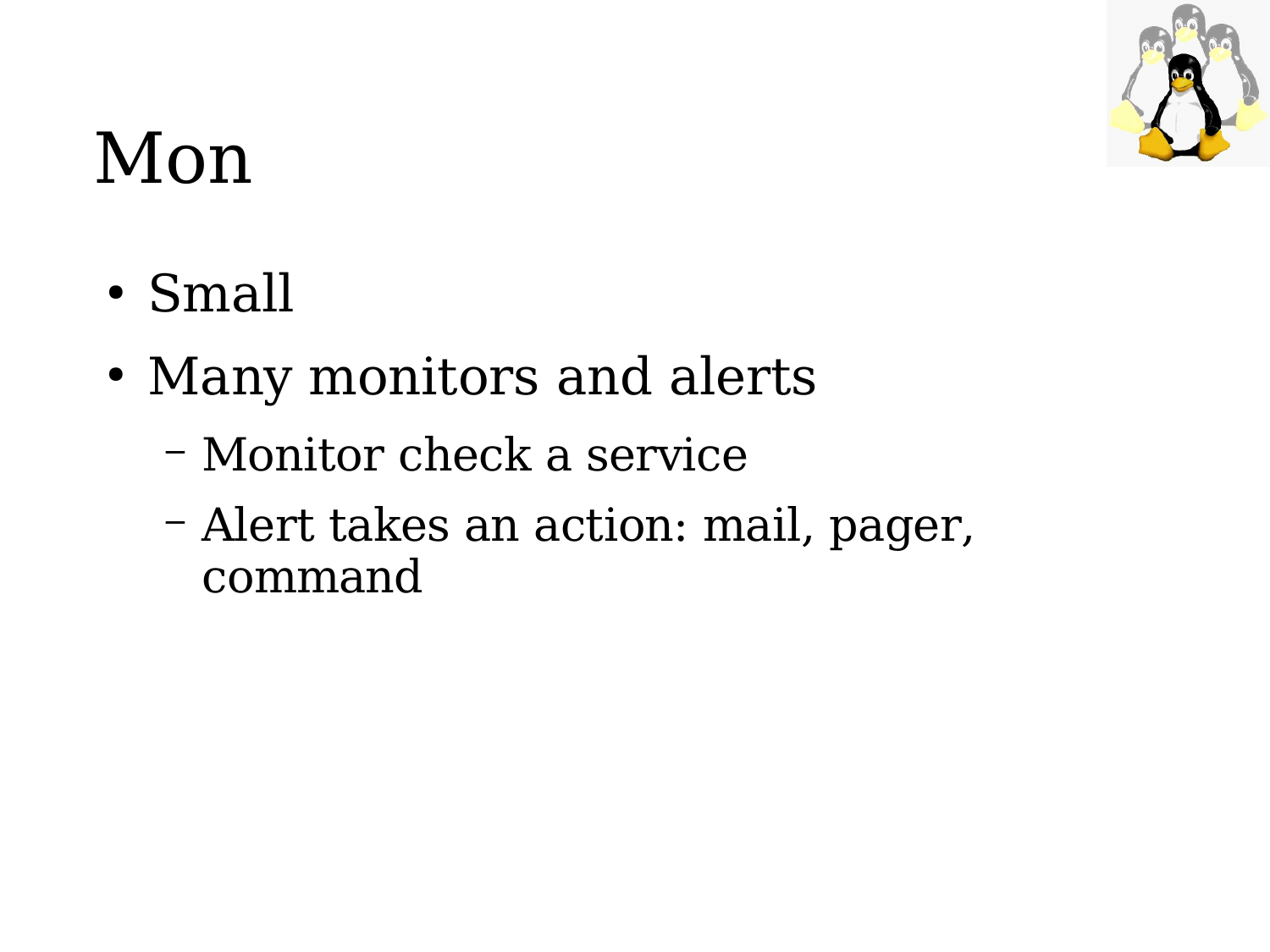

### Entire enviroment

- Data replication:
	- drbd/rsync/database schema
- Heartbeat:
	- Primary does not answer, secondary takes the ip service and starts the services -> services available
- Mon:
	- Some services are not responding: mail the admin, stop heartbeat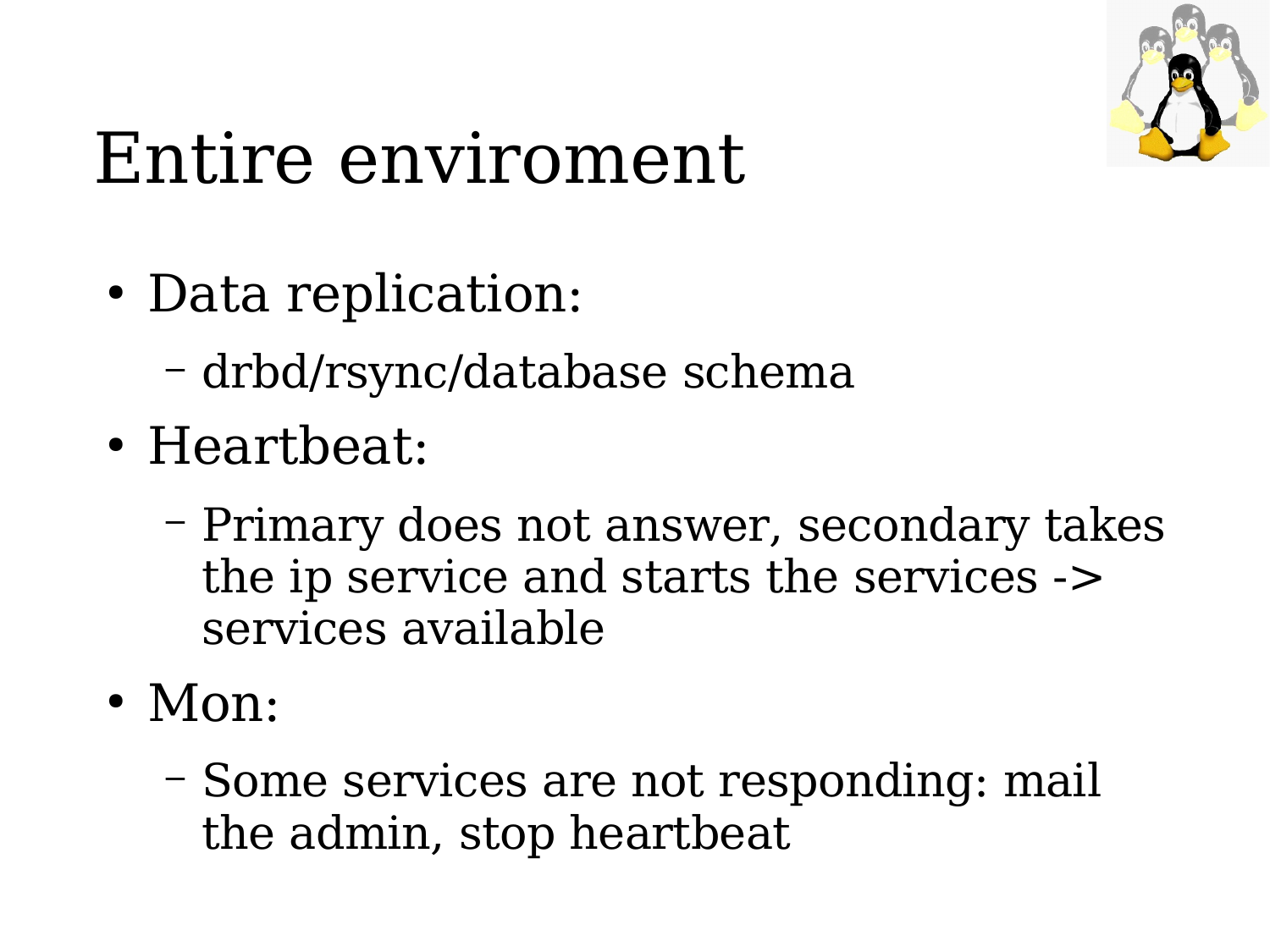

### Load balance

- A controller divides the requests among a set of machines
- Share the load
- Easily recover if a box failed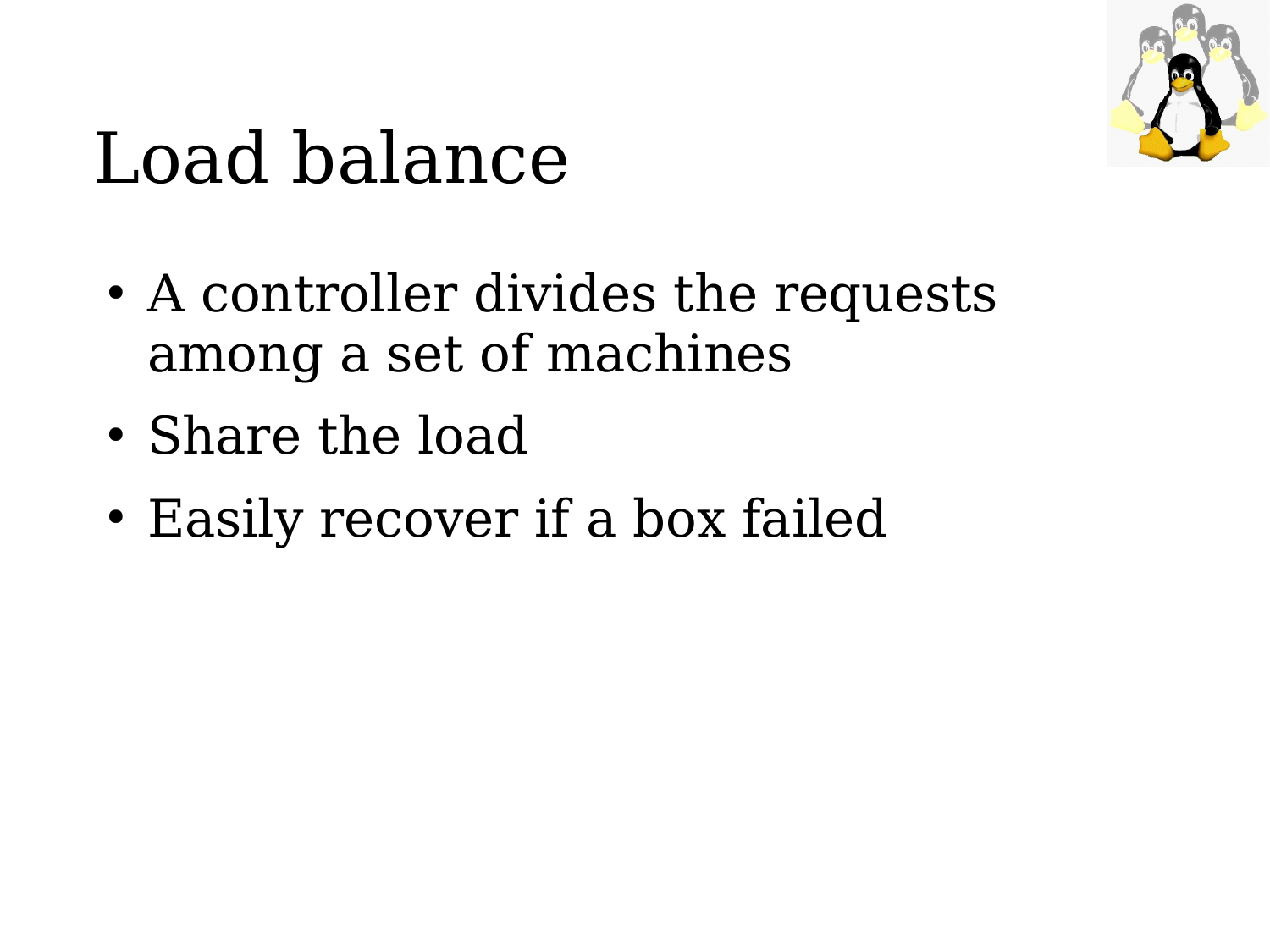

## Linux Virtual Server

- Load balance
	- Priority, last used, least used, round robin, or combined
- Controller: can respond or not
- Take care of data: services as http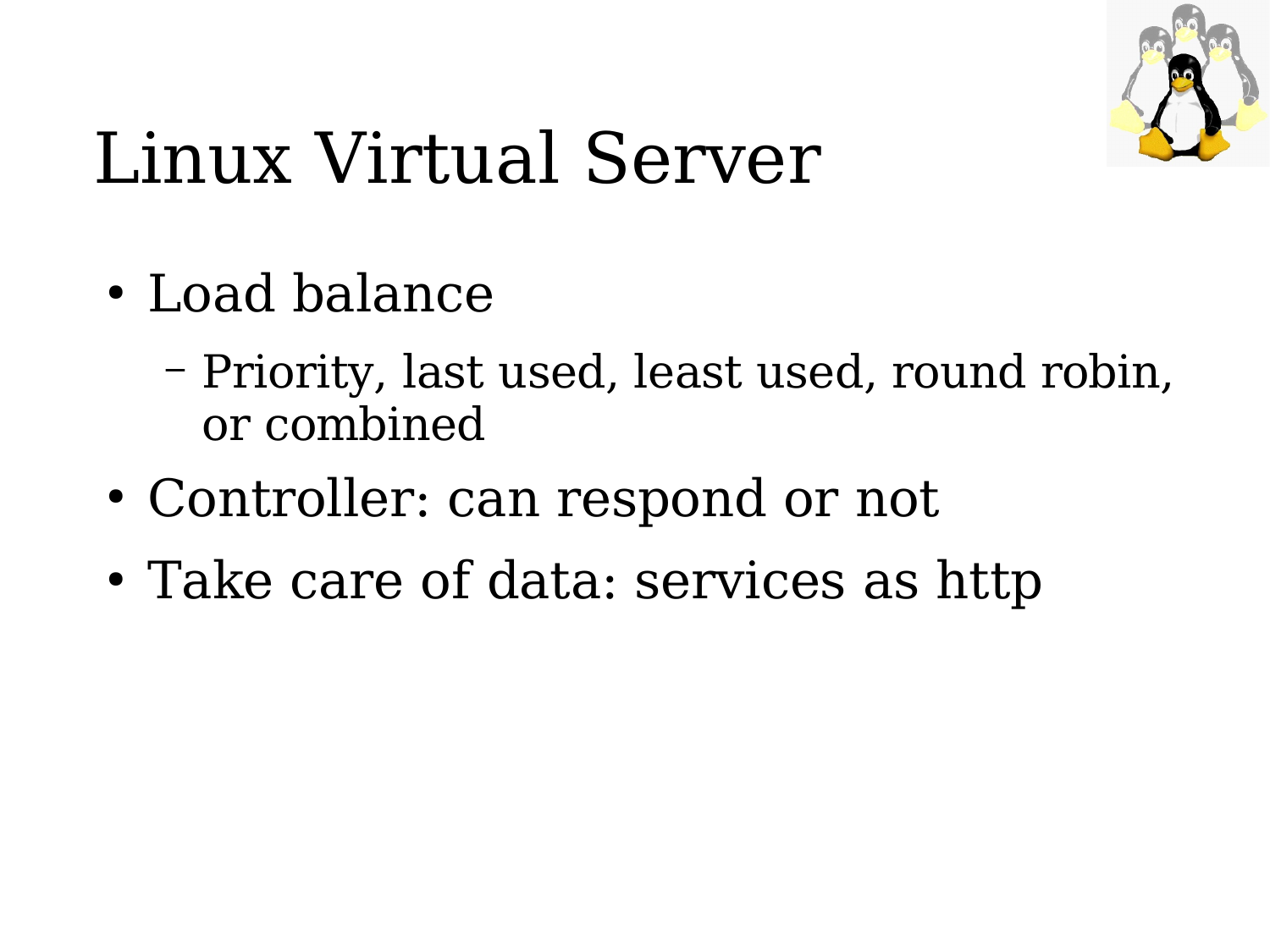#### Some simple load balance

- DNS: same address www IN A 192.168.0.7 www IN A 192.168.0.8
- Iptables: several or a range –to: iptables -t nat -A OUTPUT -p tcp -d xxx -j DNAT  $-$ to x1 $-$ to x2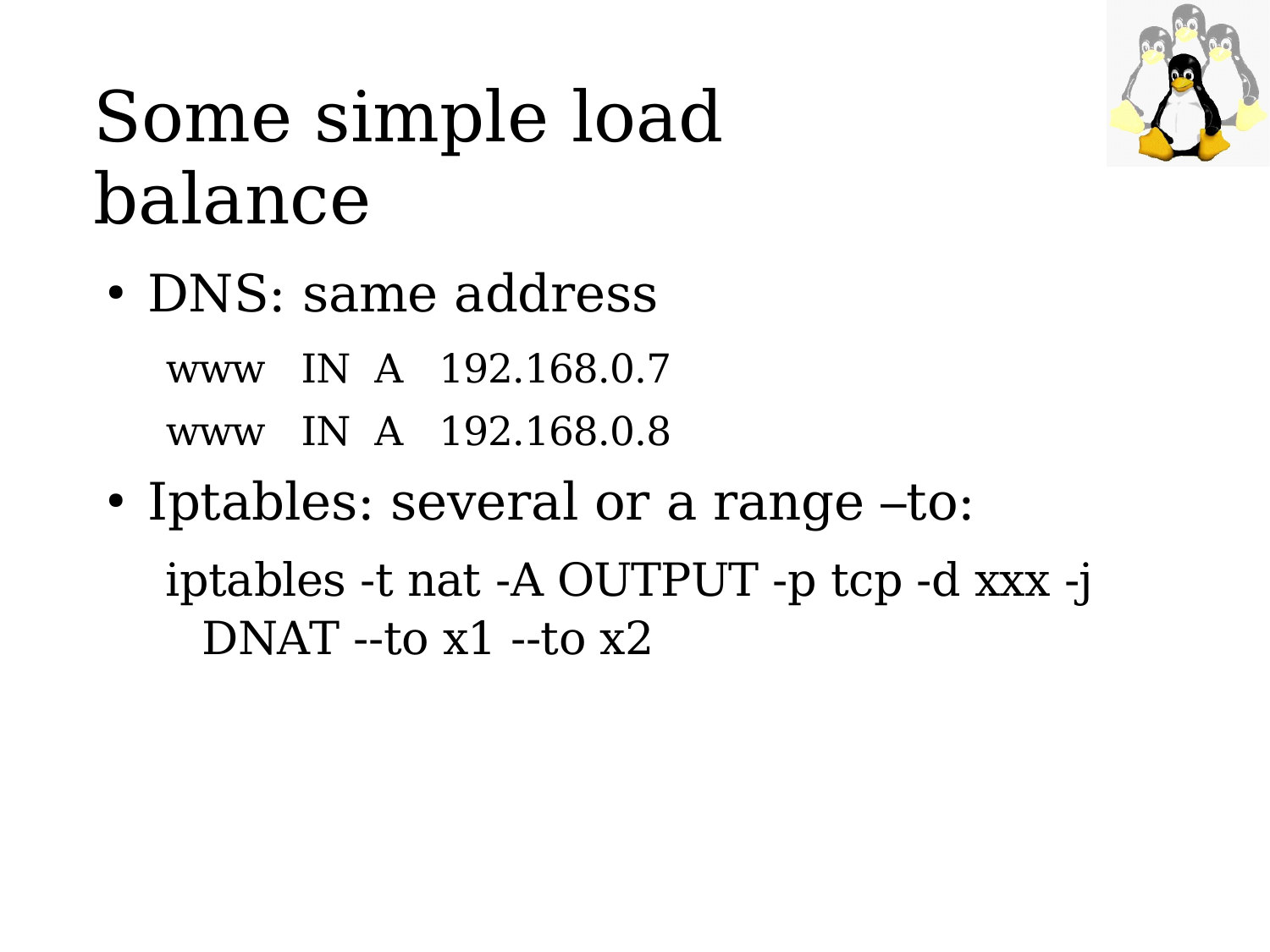

#### Remember

- What you need to replicate
- How exactly should be it
- How much the load does the box support
- The network
- If schedule, how repeatedly will those periods occur